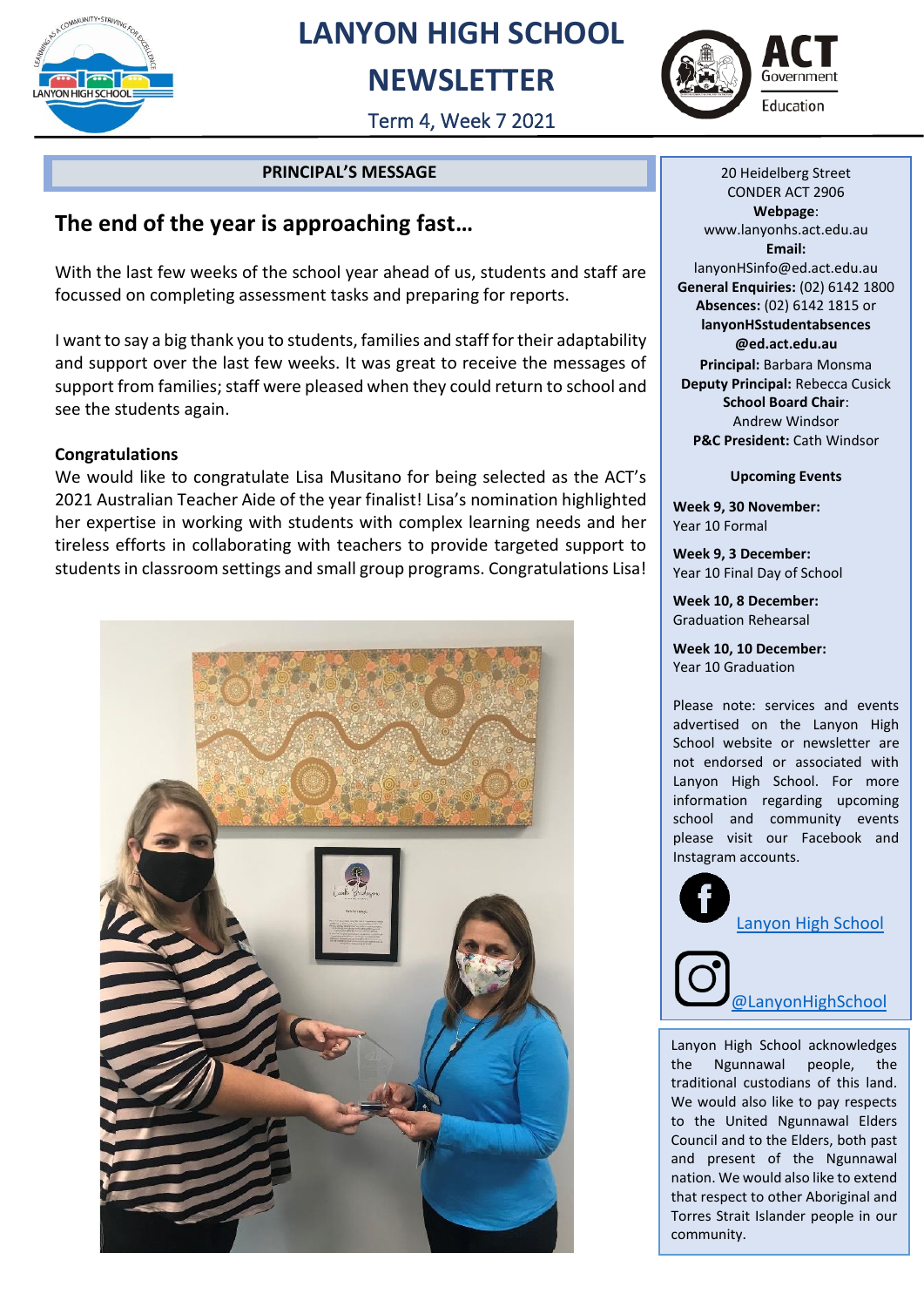#### **End of year events**

Due to COVID restrictions, we need to make some changes to the structure and procedures for Formal, Presentation Night (which will be replaced with a day-time event) and Year 10 Graduation, as follows:

- **Only year 10 students attending formal (30th November), and school staff can attend any part of formal. The traditional 'arrivals' will not be able to go ahead (this is a requirement of the venue)**, as it is not possible to have groups of people at the venue in a way that allows us to remain physically distance or keep track of those in attendance. We appreciate your cooperation with these measures.
- **Presentation Awards Ceremony. Thursday 9<sup>th</sup> December** the usual evening event will be replaced with three day-time ceremonies for the presentation of faculty and major year level awards. The families of students receiving awards will be emailed an invitation and required to RSVP. All students will attend the relevant ceremony. The Year 7 awards ceremony will take place at **9:30am**, Year 8 awards ceremony will take place at **11:30am** and the Year 9 awards ceremony at **2.00pm**. Once each ceremony is concluded, students will return to classes and guests will be asked to leave immediately.
- **Year 10 Graduation. 10am Friday 10th December** Awards that have usually be given out at Presentation Night, such as faculty awards, and major awards, will be presented to students as part of the graduation ceremony. At the end of the event, students and their guests will be asked to leave immediately.
- Attendance at **Presentation Awards Ceremony** and **Year 10 Graduation** will be limited to 2 guests for each family. **Guests will need to RSVP beforehand and register as they arrive**. There will be a strict limit on the numbers of people in the hall at the time, and there will be marking on the seats for where guests are able to sit in order to maintain physical distancing. Due to the current health guidelines, we cannot have family/friends remain on-site for things such as photos or mingling.

We hope and trust that you understand the need for these changes and appreciate your cooperation.

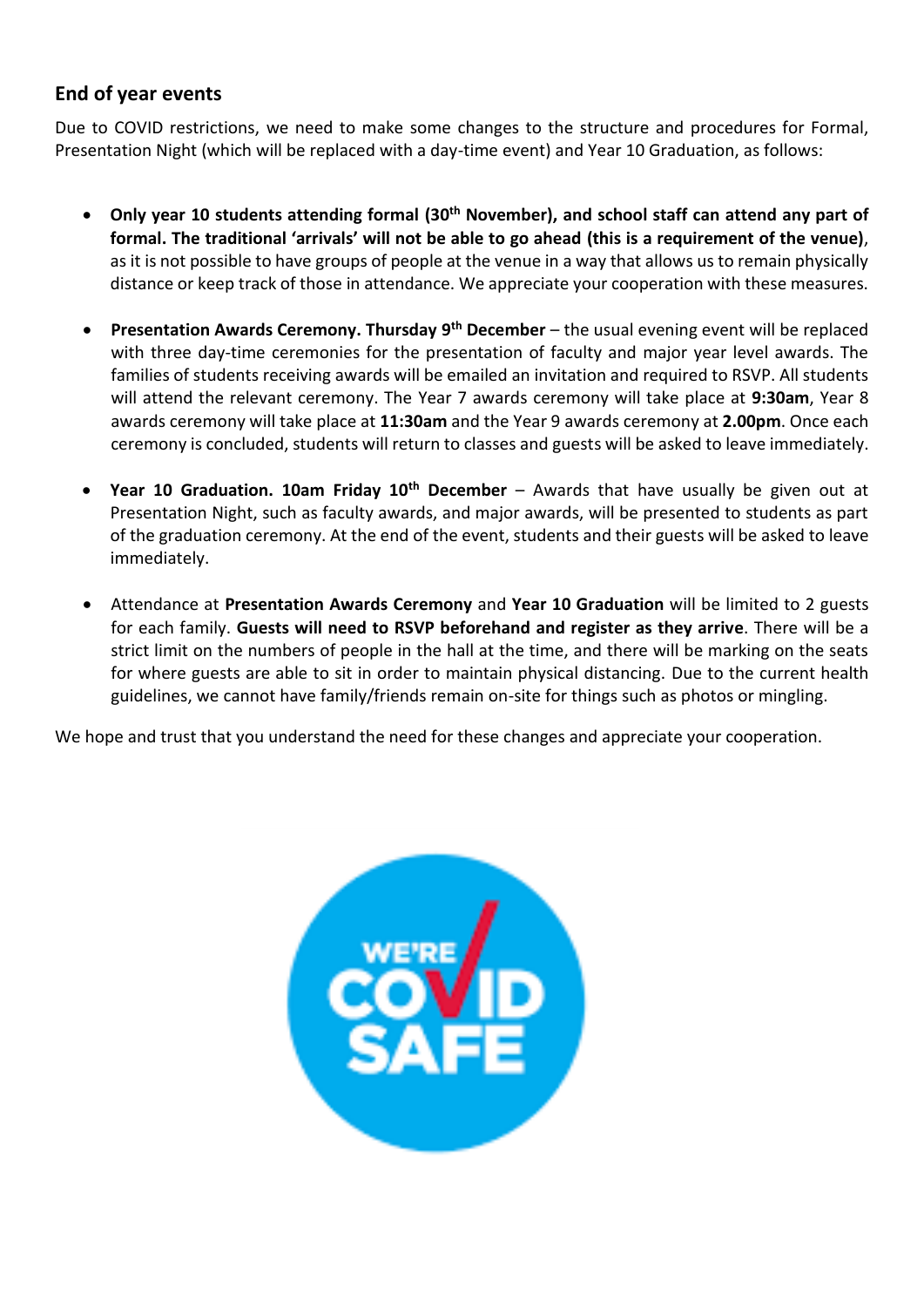#### **A reminder about safety**

As we approach the last weeks of term, many of our students are involved in fun lunch time and end of year activities. More bikes and scooters are being ridden to school. We need to be careful about injuries at this time of the year as it often happens that more injuries, usually minor, occur towards the end of term 4.

I ask parents/carers to speak to your child about being safe and encourage them to wear safety gear when appropriate – particularly helmets. It is also very important that students are careful when riding across roads, including on pedestrian crossings.

#### **Please note the following about Insurance and Ambulance Transport**

The ACT Education Directorate does not provide any insurance cover for injury, disease or illness to students resulting from school activities or school-organised excursions. Claims for compensation are met where there is a legal liability to do so. Liability is not automatic and depends on the circumstances in which any injury, disease or illness was sustained.

As there is no automatic insurance cover for personal injury if your child is injured at school or during a school organised activity/excursion you should therefore consider whether taking out personal insurance cover for your child is warranted.

This insurance might cover contingencies including medical/hospital expenses, ambulance transport outside the ACT, and cancellation of transport/accommodation or loss of/damage to luggage. The ACT Ambulance Service provides free ambulance transport for students who are injured or suddenly become ill at school or during an approved school organised activity **within the ACT**.

Principal Rebecca Cusick



#### **YEAR 7 HPE**

In PE, Year 7 have just finished their dance unit and are currently engaging in invasion games. The purpose of these games is to improve students' knowledge of offensive and defensive strategies. During this unit, students will also get the opportunity to learn and play European Handball and Tchoukball. In Health, students are completing 3 assignments that were set during online learning. The focus of these assignments was 'Communication', 'Covid-19 Safety' and 'Own, Others and Community Health.' Finally, students have continued to work on their 'Fitness Choice Boards' that they started during online learning.



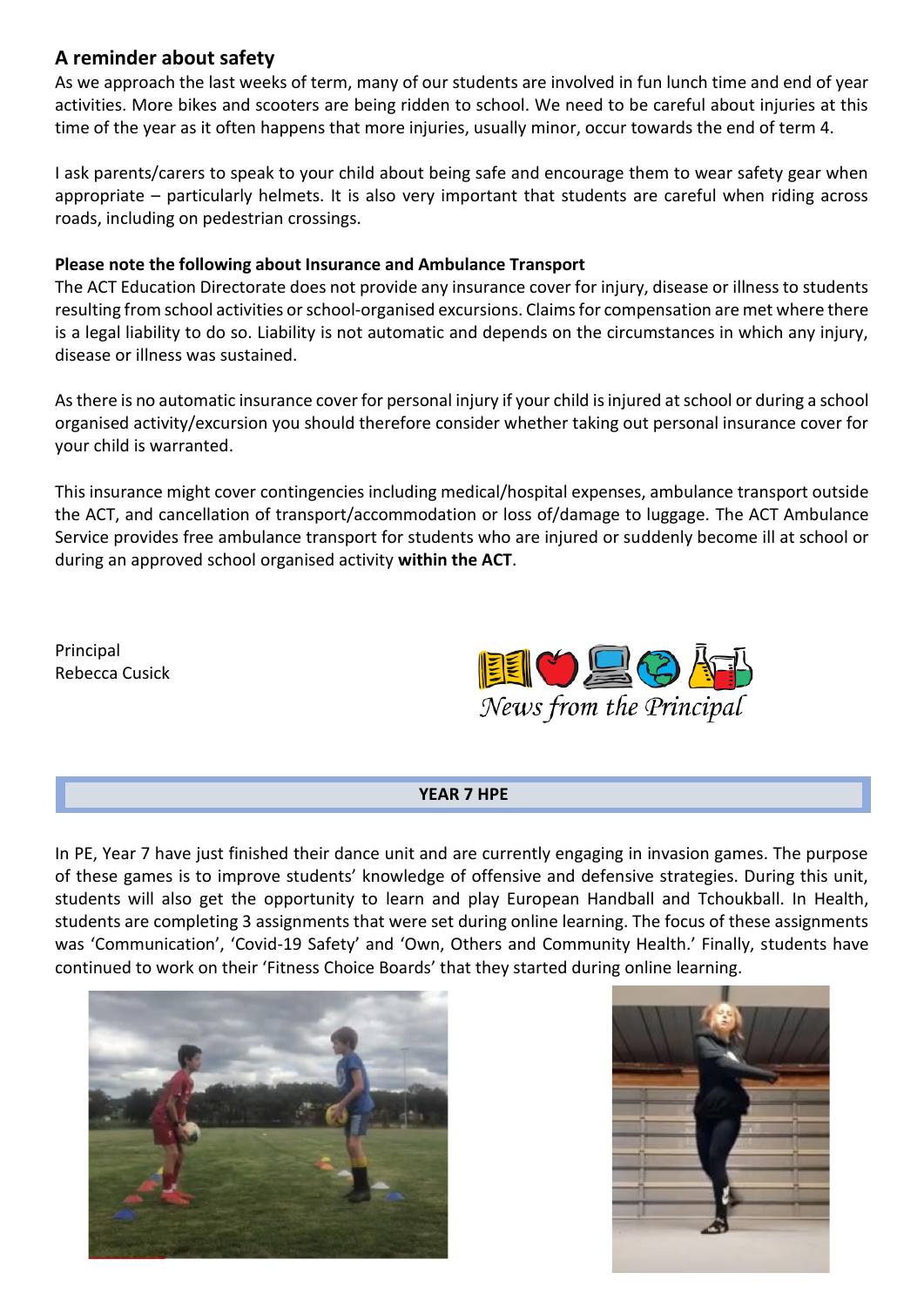#### **YEAR 8 HPE**

In Physical Education, Year 8 are completing a unit in gymnastics. The students are working on balance moves and putting a sequence of movement into a floor routine. They are also using the newly purchased apparatus including the mini tramps, beam, beat board and vault. In Health, the students are studying nutrition and focusing on the importance of a balance diet. They participated in a cooking challenge during lockdown. Students planned, cooked, analysed, and reflected on a healthy meal cooked for their family.



Lachlan cooking a BBQ



Jack cooked Italian



Hannah cooked Hungarian Goulash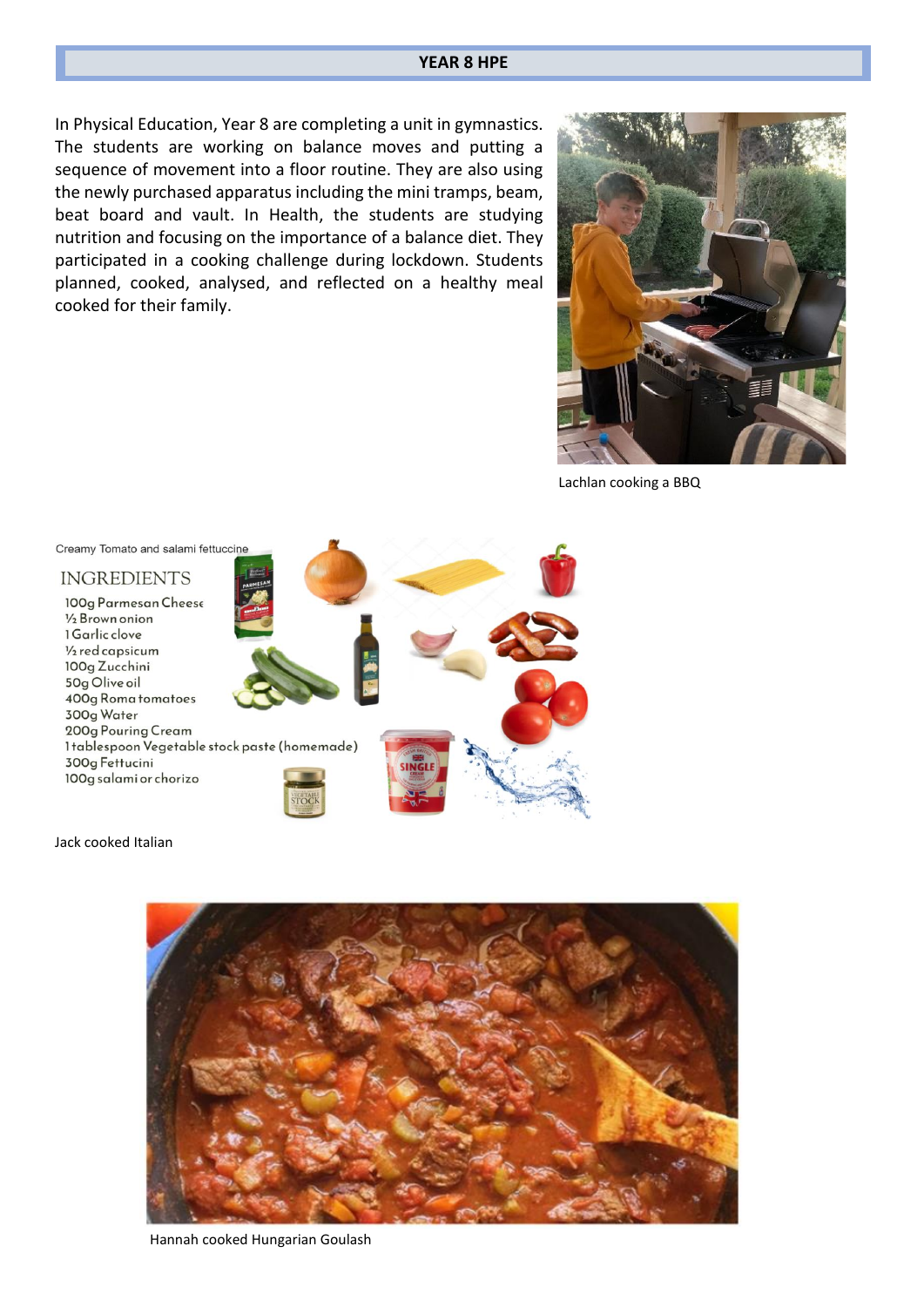

Ella, Hannah & Deshay

#### **YEAR 9/10 HPE**

In Health and Physical Education, year 9/10 students have been completing a unit focussing on Pressure, Power and Sexuality. In particular they have been discussing the topic of consent and the important role this plays in developing respectful relationships with others. Students have been encouraged to take part in changing the social norms of their peers by calling mates out when making inappropriate comments, refraining from judgement, and steering towards curiosity.

While in lockdown, students have also been setting fitness and wellbeing goals and reflecting on both their struggles and success. Since returning to in-person learning they have explored a variety of sports and collaborated with their peers in a variety of modified games.

#### **SCHOOL YOUTH HEALTH NURSE**

Hi, I'm Mel – the new School Youth Health Nurse – I'm in Student Services on Mondays and Thursdays. I am available for anyone in all grades to come and see. Some specific things I can chat to students about include sexual health, menstruation, drugs and alcohol, school/home concerns and general health and

wellbeing. Please feel free to get in contact with me if you have any questions or concerns by scanning the QR code and sending me a text, email or giving me a call. Students can also book in to see me the same way.

**Thanks** Mel Gordon melaniea.gordon@act.gov.au



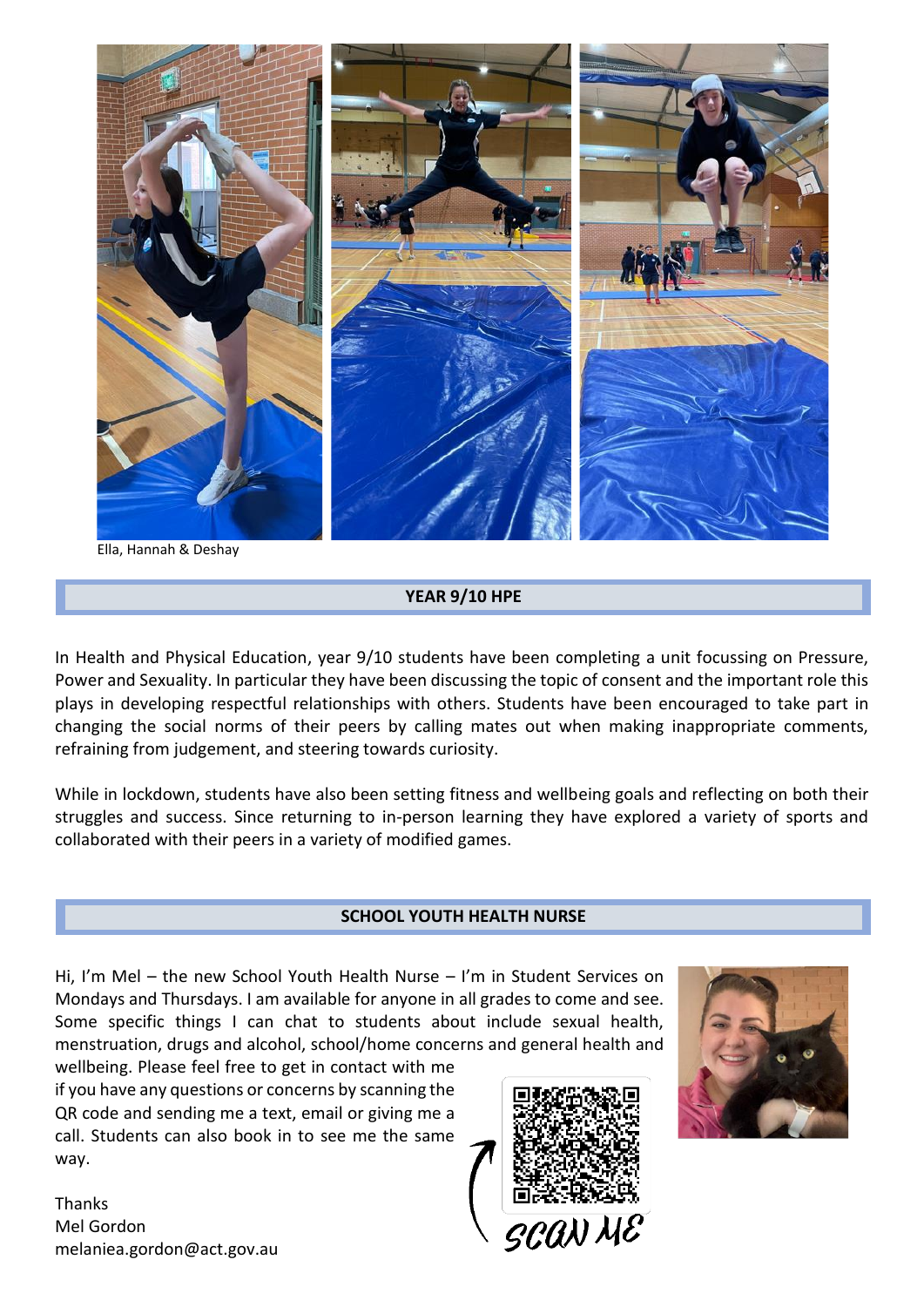#### **SAFE ONLINE TOGETHER**

Local families are invited to attend a free workshop at the Mura Lanyon Youth and Community Centre on Sunday 28th November between 2-4pm. Please note due to covid restrictions places are limited.

The FREE workshop is designed for families with at least one child aged between approximately 10 - 15 years old (but if you have children a bit younger or older, they are welcome too). While the entire family does not need to attend, workshops are designed for parent/s or carers and their children together. The 2-hour workshop will be presented University of Canberra's News & Media Research Centre researchers.

Safe online together is an integrated approach to navigating the risks and opportunities of digital media for families and young people.

You can read more about the project and reserve your family's spot at the workshop

<https://www.safeonlinetogether.com/>

#### **YWCA CANBERRA YOUTH PROGRAMS**

# YWCA CANBERRA YOUTH PROGRAMS

**;UMMER SCHOOL OLIDAY PROGRAN** 





Excursions require a signed permission form, which are available on the website. For excursions, the bus will pick up and drop off at these locations:

- . Mura Lanyon Youth and Community Centre, 22 Sidney Nolan Street, Conder
- . The Clubhouse, May Gibbs Close, Richardson

 $_{\mathbb{A}}$  ) act

All drop in activities will be run from the Mura Lanyon Youth and Community Centre.